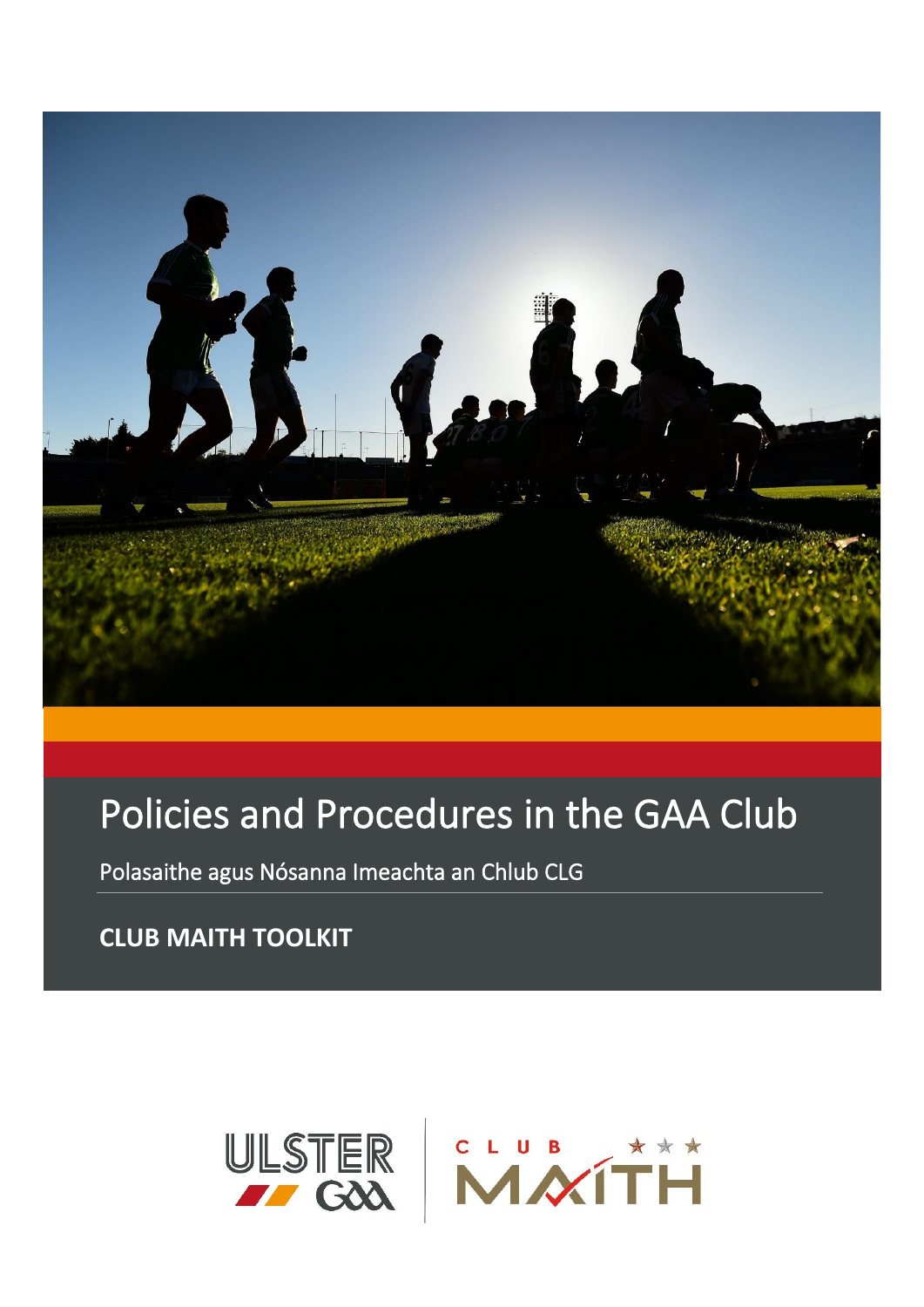## WHY ARE POLICIES AND PROCEDURES NEEDED?

GAA Clubs are increasingly busy and complex places. They do a lot of different work with a lot of different people in a lot of different ways. Sometimes they work in partnership with others and often use other people's money to help them in their work. Above all, they very largely work with and for young people.

Because of all the above, Clubs can't afford to be haphazard about the way they do things. Neither should they become bureaucracies … but they should have in place set, specified ways of carrying out their business. To make sure that happens we should have in place a number of policies and procedures. These should cover our basic areas of work or activity and should spell out:

- How we approach things.
- What procedures we have in place for doing things.
- Who's responsible?
- What our members; players; and others can expect from us.

We need these so that:

- Our Club will operate to the highest possible standards: anything less isn't good enough in the GAA.
- We have a framework within which we make our decisions and which can help people learn about how our Club works.
- Our Club will be a safe and secure place for people … and they in turn can be confident about that.
- We don't depend on unwritten knowledge held by a few people.
- We don't end up with inconsistencies in our Club, with how things are done just depending on the whims of individuals.
- Those of us running the Club can be secure in our own minds that we have protected ourselves and everybody else in and associated with the Club.

## AREAS WHERE CLUBS NEED POLICIES AND PROCEDURES

All Clubs should by now have in place a Child Protection Policy: it's a fundamental part of any Club's governance system. But the basic list of policies that Clubs should have is as follows:

- Code of Conduct
- Child Protection
- Health and Safety
- Recruitment
- Valuing Volunteers
- Discipline and Appeals Procedure
- Critical Response Procedures
- Information and Data Protection
- Equality and Inclusion
- Conflict of Interest and Anti-Fraud
- Drug and Alcohol Policy ASAP
- Disability and Special Needs
- Health & Wellbeing
- Respect Policy